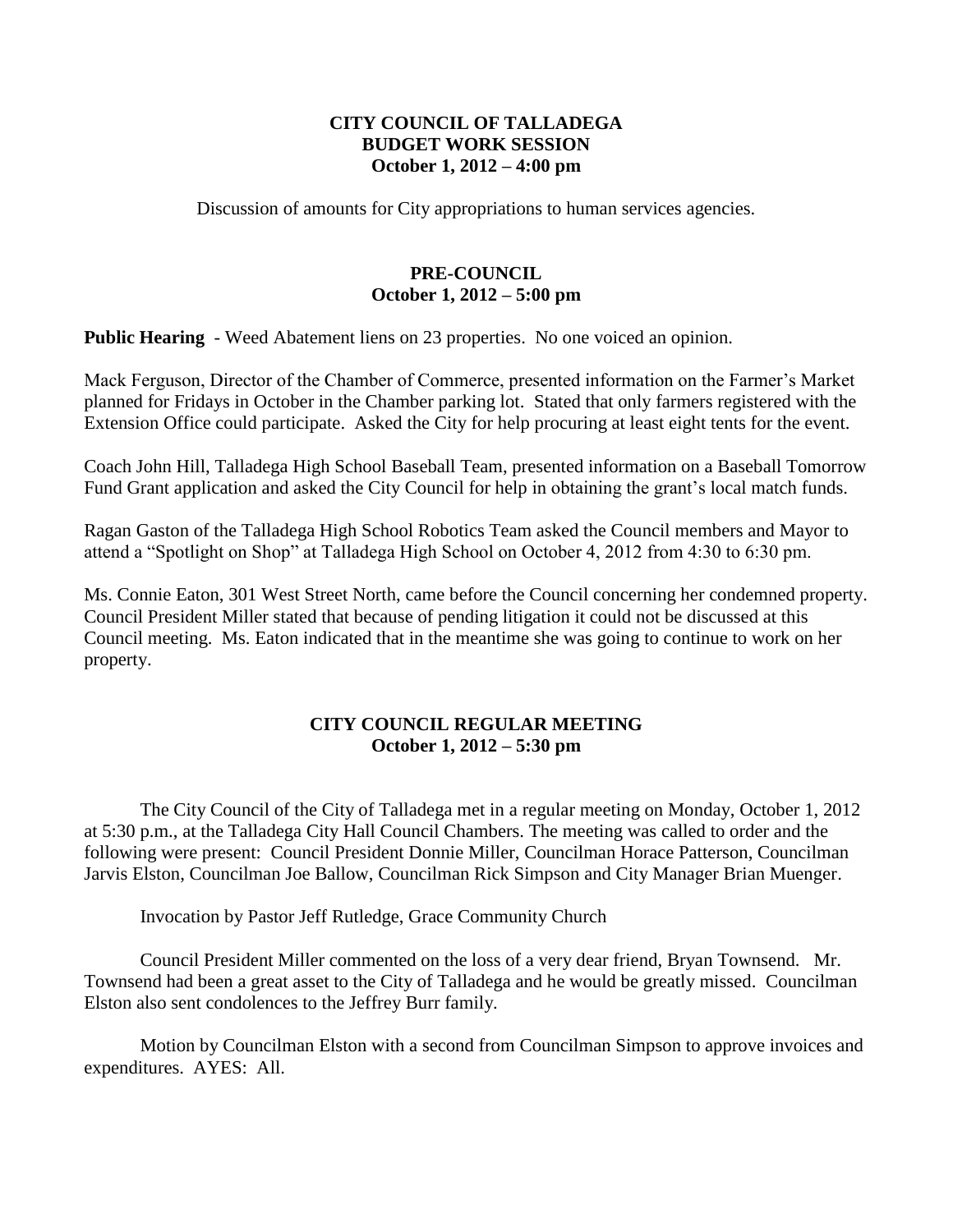#### **Total Invoices & Expenditures for 9/17/2012 to 9/28/2012 \$ 687,647.40**

| <b>General Operating Fund</b> | 487,858.16 |
|-------------------------------|------------|
| Cash Bond                     | 2,314.00   |
| <b>Corrections Fund</b>       | 224.67     |
| <b>Municipal Court Fund</b>   | 12,273.59  |
| \$.04 and \$.05 Gas Tax       | 181,539.93 |
| Capital Improvements          | 3,437.05   |
|                               |            |

Motion by Councilman Ballow with a second from Councilman Simpson for approval of minutes of the regular meeting of August 20, 2012. AYES: All.

Motion by Councilman Patterson with a second from Councilman Simpson to approve \$10,000 for the local match for the Talladega High School Baseball Team's Baseball for Tomorrow Grant. Roll Call. AYES: All.

Nancy Lutchendorf, Chairperson of the Talladega Historic Preservation Commission, addressed the Council and asked for an action by the Council concerning the violations to Ordinance #1249 by the owners of 210 South Street. Ms. Lutchendorf stated that the owners had on more than one occasion refused to comply with a stop order after being denied a Certificate of Appropriateness. Motion by Councilman Patterson with a second from Councilman Ballow to honor the request of the Historic Preservation Commission based on the meeting with the City Manager. Roll Call. AYES: All.

Motion by Councilman Patterson with a second by Councilman Ballow to approve the following appropriation amounts for human services agencies. Roll Call. AYES: All.

| <b>American Red Cross</b>                       | 0.00      |
|-------------------------------------------------|-----------|
| Antique Talladega                               | 65,000.00 |
| Boys and Girls Club                             | 10,000.00 |
| <b>Chamber of Commerce</b>                      | 31,000.00 |
| <b>Community Action</b>                         | 8,500.00  |
| <b>Community Life Institute</b>                 | 4,000.00  |
| East Alabama – Senior Rx                        | 25,000.00 |
| <b>Emergency Management Agency</b>              | 6,300.00  |
| Heritage Hall                                   | 50,000.00 |
| Isaiah House                                    | 10,000.00 |
| <b>Palmer Place</b>                             | 2,000.00  |
| Samaritan House                                 | 1,000.00  |
| Talladega City Board of Education               | 45,000.00 |
| Talladega City Board of Education – Pre-K       | 45,000.00 |
| Talladega County Economic Development Auth.     | 25,000.00 |
| Talladega Red Door Kitchen                      | 5,000.00  |
| Talladega Rescue Squad                          | 5,500.00  |
| <b>Volunteer Connections of Central Alabama</b> | 2,500.00  |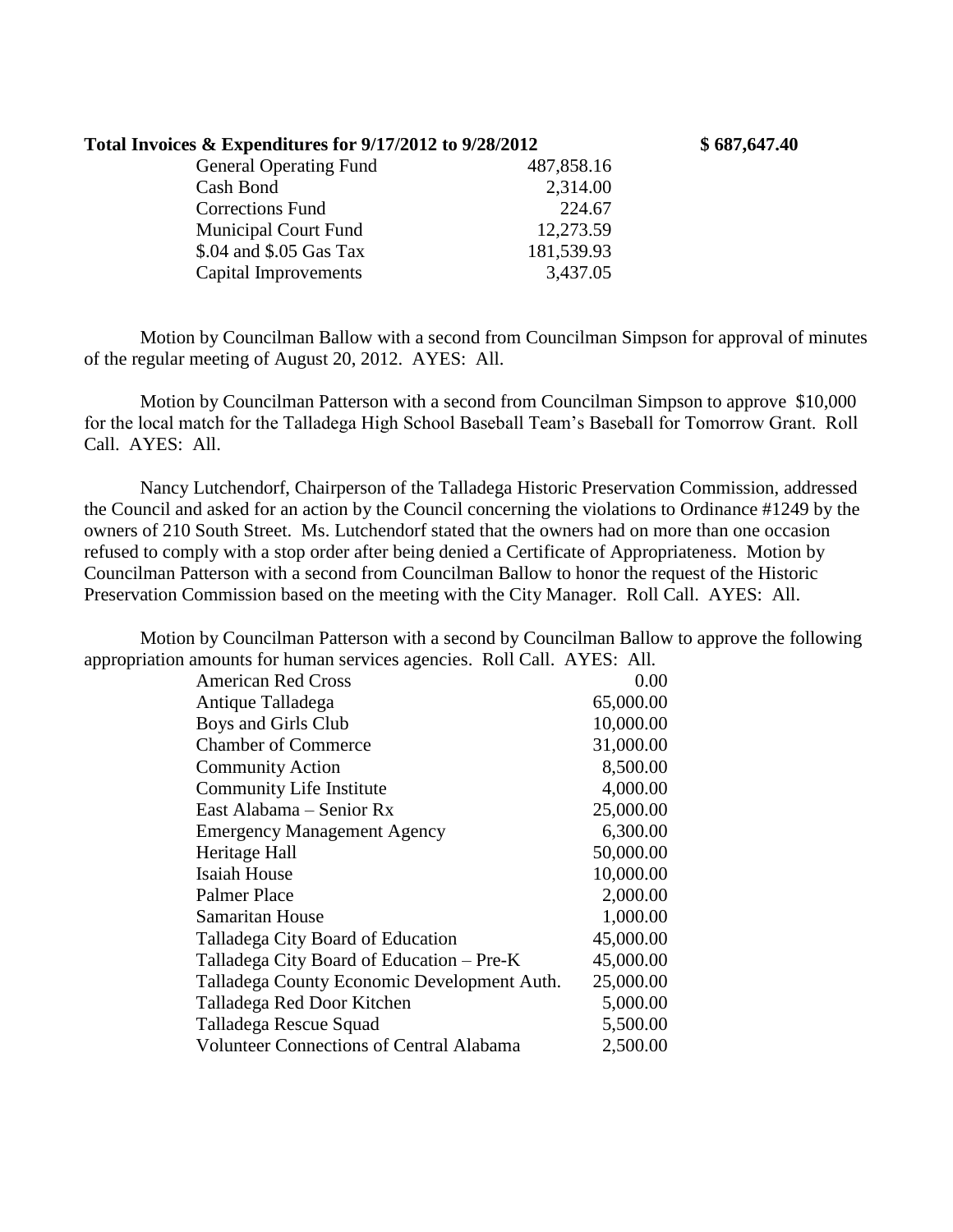**Ordinance #1738** authorizing the Director of Finance and the City Clerk to be signatories on all City bank accounts for fiscal year 2012-2013.

Motion by Councilman Patterson with a second from Councilman Elston for immediate consideration of Ordinance #1738. Roll Call. AYES: All

Motion by Councilman Elston with a second from Councilman Patterson for reading of the heading only of Ordinance #1738. Roll Call. AYES: All.

AN ORDINANCE BY THE CITY COUNCIL OF THE CITY OF TALLADEGA, ALABAMA TO ADOPT METHOD OF PAYMENT OF MUNICIPAL FUNDS PURSUANT TO CODE OF ALABAMA, 1975 11-43A-31.

Motion by Councilman Simpson with a second by Councilman Patterson for adoption of Ordinance #1738. Roll Call. AYES: All.

**Resolution #2597** authorizing demolition of structure at 118 Moon Street (parcel ID #13-08-28-3-006-029.000) *(tabled from last meeting)*

Motion by Councilman Patterson with a second from Councilman Simpson to approve Resolution #2597. Roll Call. AYES: All.

**Resolution #2607** renewal of lease agreement with Department of Human Resources for the building at 1010 Ashland Highway for another five years at an annual rate of \$33,407.00.

Motion by Councilman Ballow with a second from Councilman Patterson to approve Resolution #2607. Roll Call. AYES: All.

**Resolution #2608** approving a contract with Neel-Schaffer Engineering for Phase II engineering to include environmental, geotechnical, right of way and construction design on the Isbell Circle Bridge Project for a cost of \$57,538.00.

Motion by Councilman Elston with a second from Councilman Patterson to approve Resolution #2608. Roll Call. AYES: All.

**Resolution #2609** authorizing City bank accounts for fiscal year 2012-2013 per Code of Alabama 11-43A-31.

Motion by Councilman Patterson with a second from Councilman Elston to approve Resolution #2609. Roll Call. AYES: All.

**Resolution #2610** surplusing cell phones and removing one vehicle from the surplus list.

**Resolution #2611** approving the Cell Phone Policy and setting up a general agreement with essential staff (Department Heads and Emergency Staff) for co-payment of cell phone service.

Motion by Councilman Elston with a second from Councilman Patterson to approve Resolutions #2610- #2611. Roll Call. AYES: All.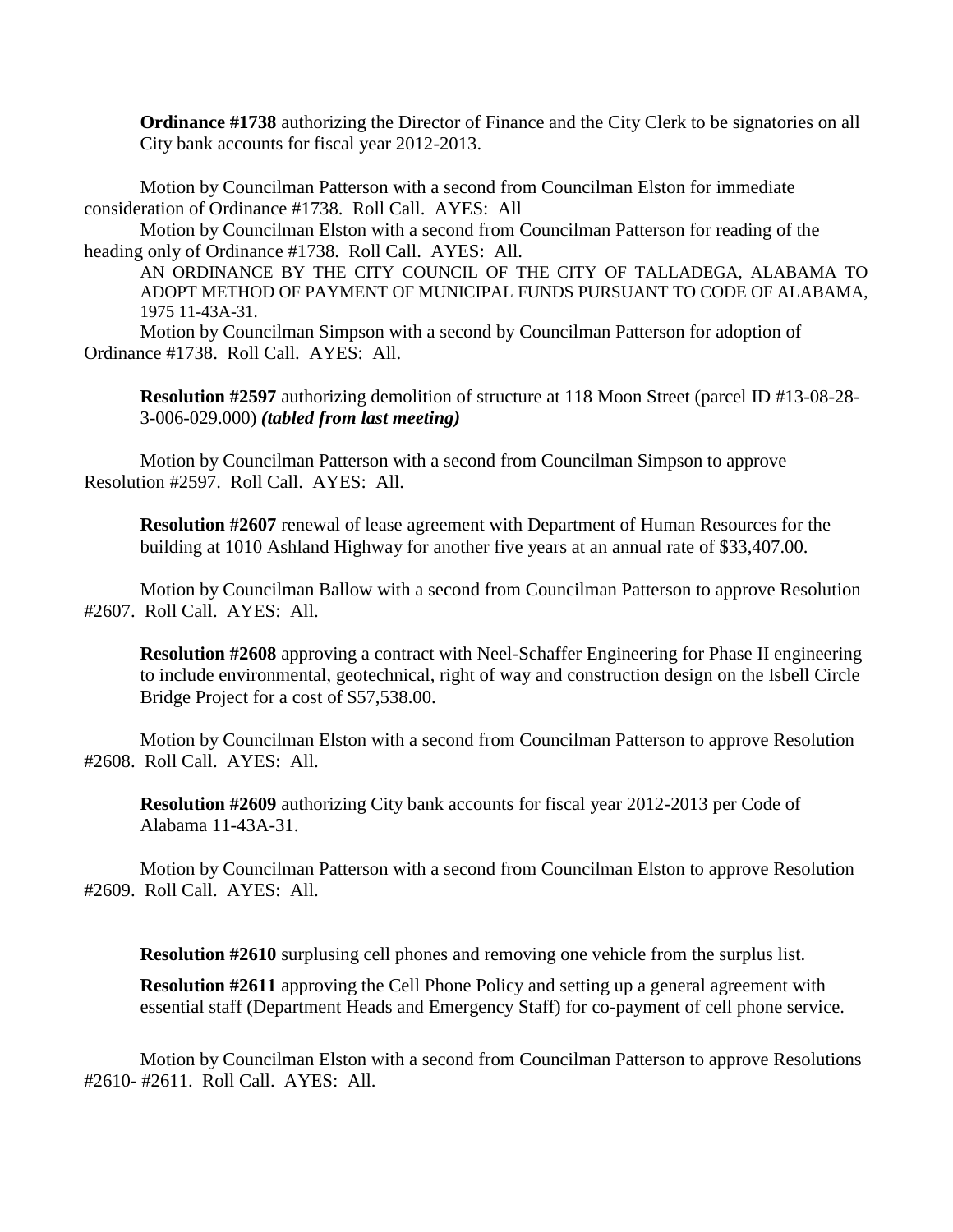**Resolution #2612** approving the agreement between Coosa Valley Officials Association and the Parks & Recreation Department for officiating services for soccer and basketball.

**Resolution #2613** approving the agreement between the East Central Alabama Football Officials and the Parks & Recreation Department for officiating services for football.

**Resolution #2614** approving the user agreement with Karen Allen for rental of a room at the Spring Street Recreation Center for Zumba Instruction.

**Resolution #2615** approving the renewal of the agreement with Cherry Street Church of God for concession services at the Ben E. Bruner Sports Complex during football, baseball and soccer events.

Motion by Councilman Patterson with a second from Councilman Elston to approve Resolutions #2612-#2615. Roll Call. AYES: All.

**Resolution #2616** authorizing weed abatement lien vacant lot corner of Lide & Hollingsworth. **Resolution #2617** authorizing weed abatement lien 116 Carol Circle **Resolution #2618** authorizing weed abatement lien on vacant lot corner of Shaw & 18<sup>th</sup> Street. **Resolution #2619** authorizing weed abatement lien vacant lot corner of Cobb & McMillan. **Resolution #2620** authorizing weed abatement lien North Court/old Talladega Fabrication bldg. **Resolution #2621** authorizing weed abatement lien on vacant lot corner of  $19<sup>th</sup>$  & Park. **Resolution #2622** authorizing weed abatement lien 420 Welch Avenue. **Resolution #2623** authorizing weed abatement lien vacant lot on Coffee Street. **Resolution #2624** authorizing weed abatement lien on 304 Westwood Circle. **Resolution #2625** authorizing weed abatement lien vacant lot on Sloan Avenue **Resolution #2626** authorizing weed abatement lien vacant lot on Jackson Street **Resolution #2627** authorizing weed abatement lien 904 Summer Street. **Resolution #2628** authorizing weed abatement lien 720 Pulliam Street **Resolution #2629** authorizing weed abatement lien Hwy 21 N/ Old Club House **Resolution #2630** authorizing weed abatement lien Hwy 21 South/ Old Radio Bldg **Resolution #2631** authorizing weed abatement lien vacant lot on Knox Street next to church **Resolution #2632** authorizing weed abatement lien vacant lot on Knox Street next white house **Resolution #2633** authorizing weed abatement lien on vacant lot on Savory Street. **Resolution #2634** authorizing weed abatement lien 410 Broome Street **Resolution #2635** authorizing weed abatement lien 516 Court Street **Resolution #2636** authorizing weed abatement lien 404 West Street **Resolution #2637** authorizing weed abatement lien 617 Avenue F **Resolution #2638** authorizing weed abatement lien 917 Nimitz Avenue

Motion by Councilman Elston with a second from Councilman Simpson to approve Resolutions #2616 through #2638. Roll Call. AYES: All.

Motion by Councilman Elston with a second by Councilman Patterson to approve invoices and expenditures for the Water Department. AYES: All.

| Water Department Expenditures for 9/20/2012 to 9/27/2012 |            | \$178,602.65 |
|----------------------------------------------------------|------------|--------------|
| <b>Operations Fund</b>                                   | 178,602.65 |              |